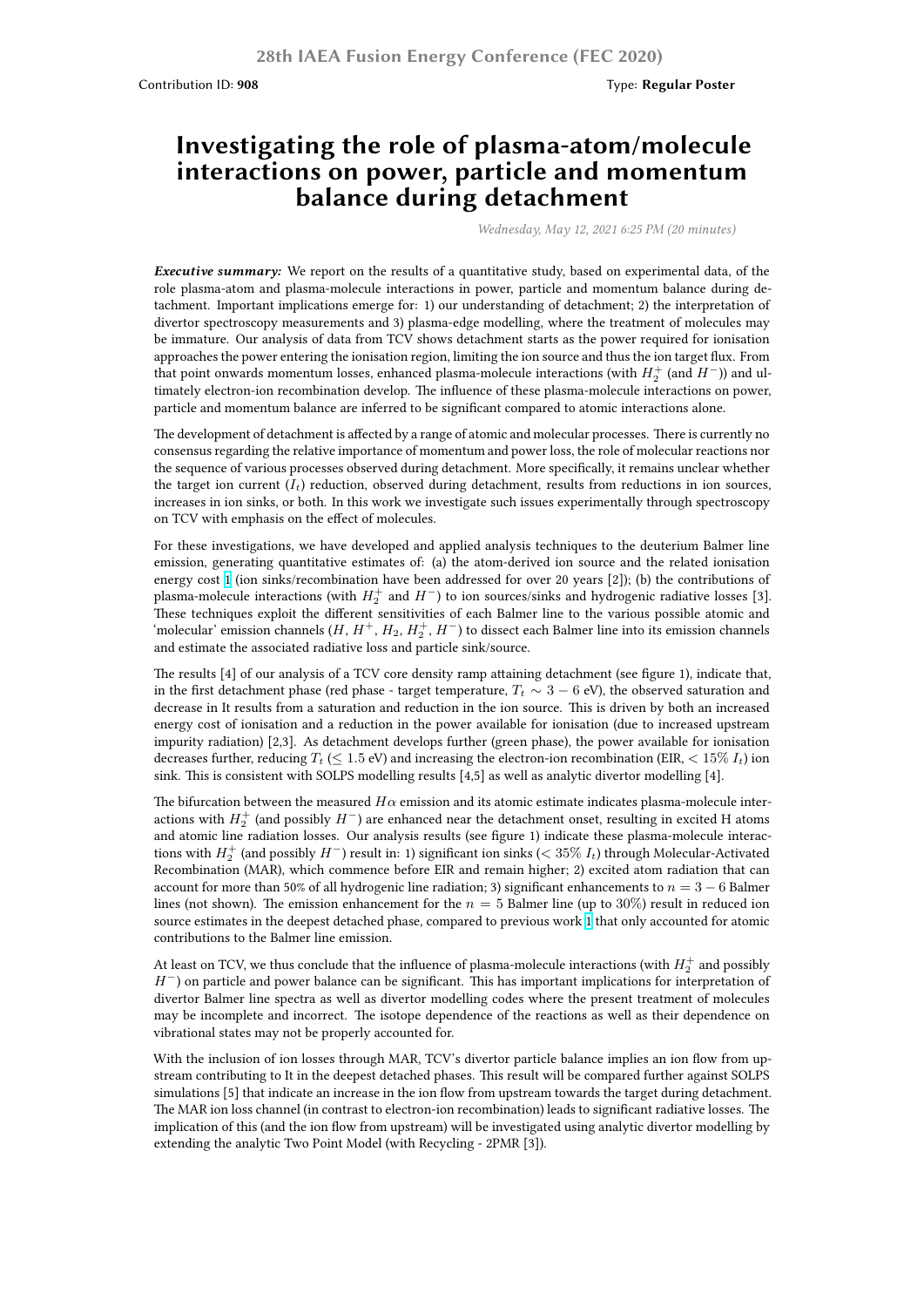Excitation of *H*<sup>2</sup> through collisions between the electrons and *H*<sup>2</sup> occur in addition to reactions between the plasma and  $H_2^+ \ \& \ H^-$  that lead to the MAR and atomic line radiation losses explored above. Such collisions can result in significant power and momentum transfer from the plasma to the molecules according to TCV and MAST-U SOLPS simulations [6,7]. Through measuring the molecular (*H*2) band emission, we find that excitation through these collisions occur in different regions of the plasma than reactions with  $H_2^+$  &  $H^-$ .

Our techniques allow the estimation of strength, sequence and spatial distribution of the various plasmamolecule interactions during detachment. Application to divertors of dissimilar divertor geometries/chambers (e.g. TCV and MAST-U) may be useful in providing insight as to how geometry modifies the relative roles of plasma-atom and plasma-molecule interactions in detachment.

- [1] K. Verhaegh, et al. Plasma Phys. Control. Fusion (2019) 61 125018
- [2] B. Lipschultz, et al. Phys. Plasmas (1999) 6, 1907
- [3] K. Verhaegh, et al. Nucl. Fusion (2019) 59 126038
- [4] K. Verhaegh, et al. to be submitted
- [5] A. Fil et al, Plasma Phys. Control. Fusion (2020) 62 035008
- [6] A. Smolders, et al. submitted
- [7] O. Myatra, et al. to be submitted.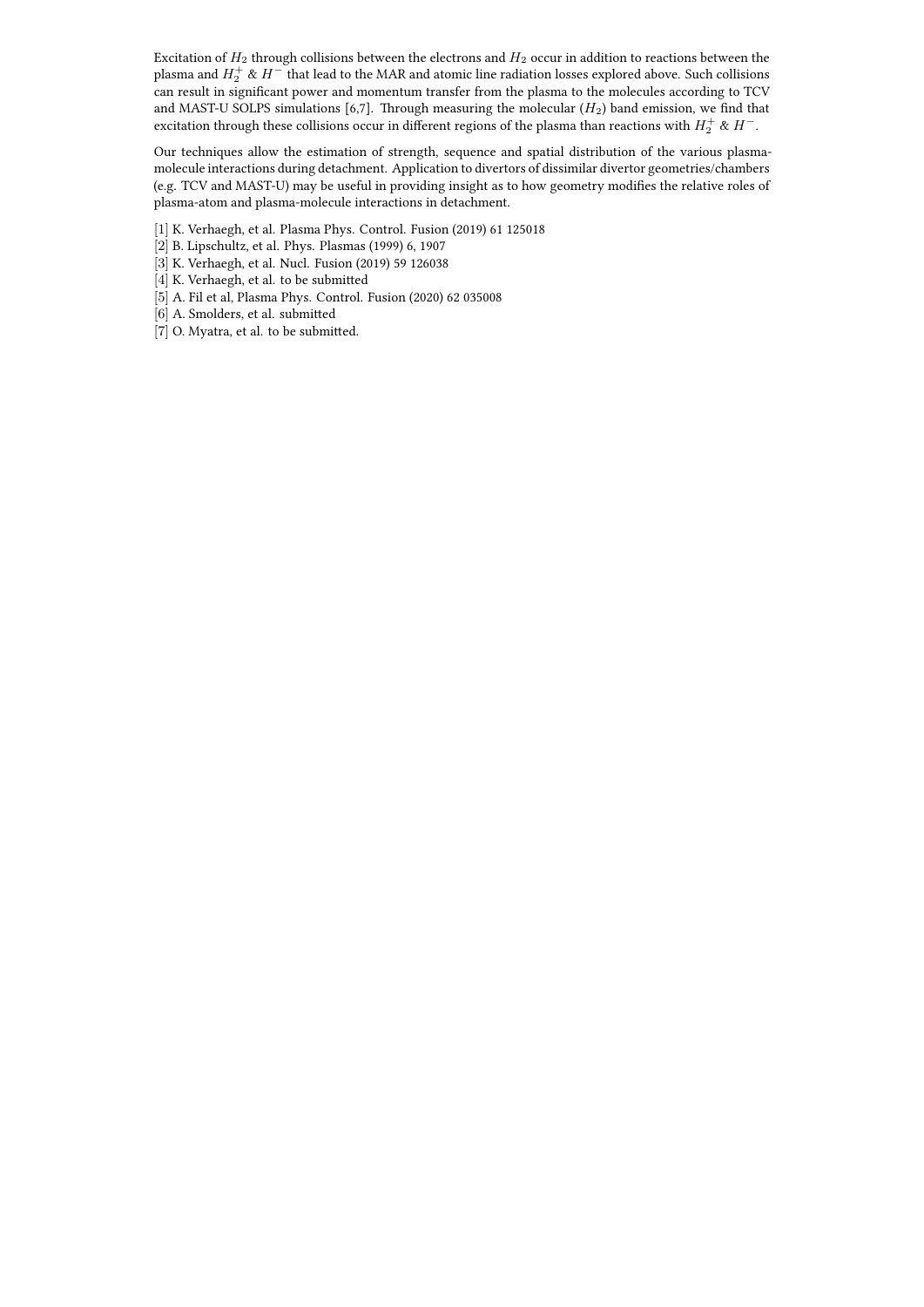

Figure 1: Overview of power balance, hydrogenic radiative losses (and its contribution from excited atoms from plasma-molecule interactions) and the total and estimated *Hα* brightness from the divertor.

## **Affiliation**

United Kingdom Atomic Energy Agency

## **Country or International Organization**

United Kingdom

**Primary authors:** VERHAEGH, Kevin (CCFE); LIPSCHULTZ, Bruce (University of York); HARRISON, James